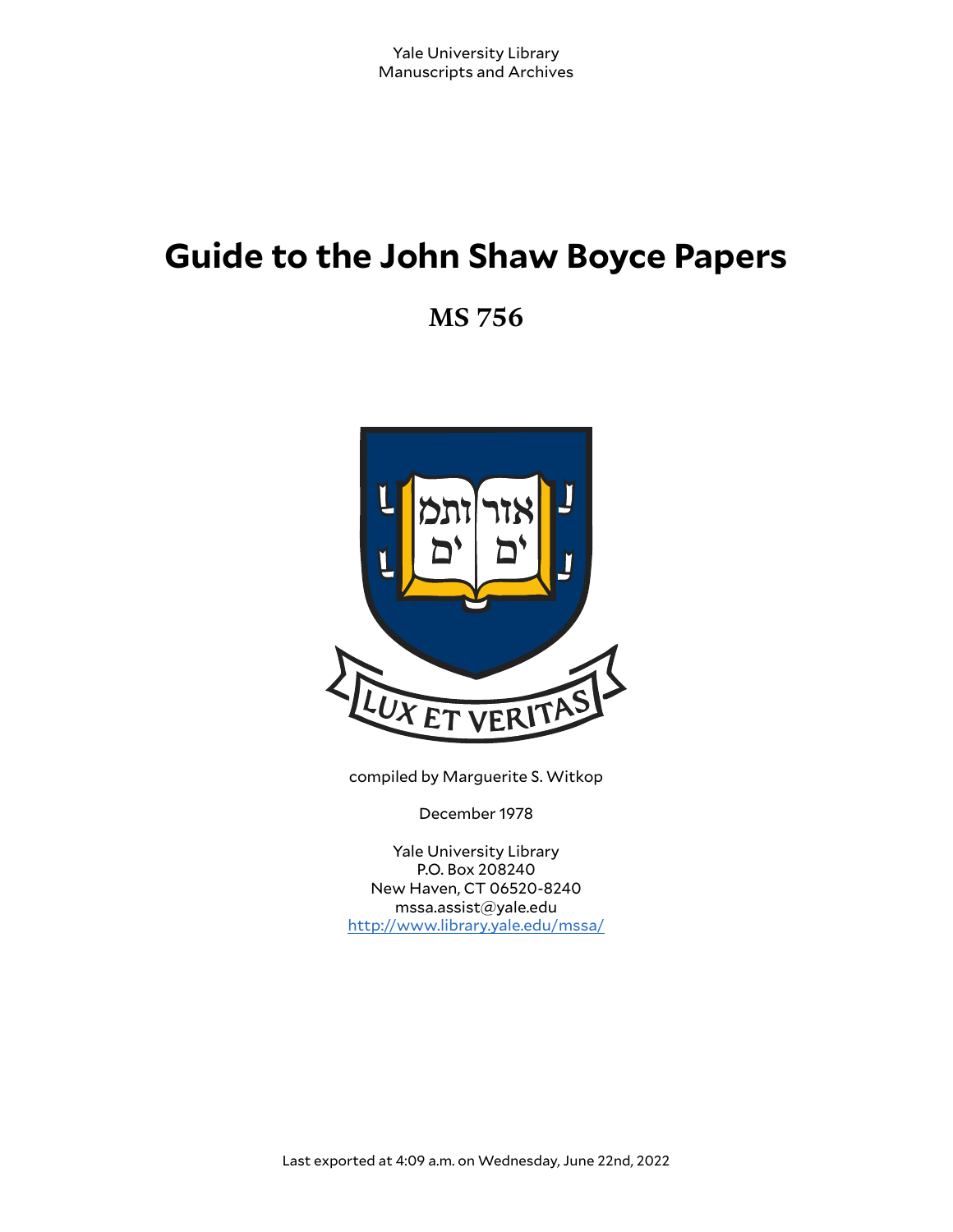# **Table of Contents**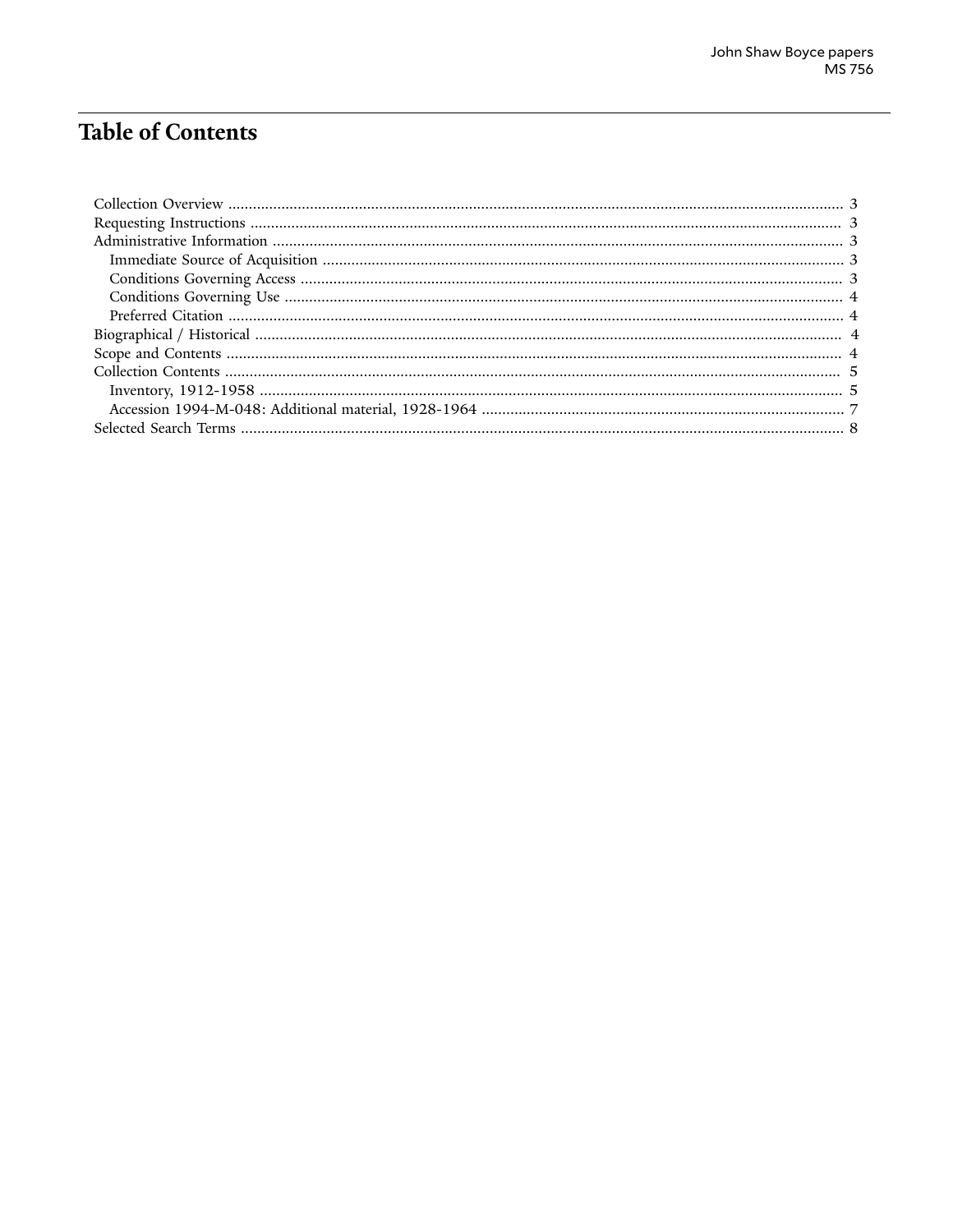#### <span id="page-2-0"></span>**Collection Overview**

|                                                         | <b>REPOSITORY:</b> Manuscripts and Archives<br><b>Yale University Library</b><br>P.O. Box 208240<br>New Haven, CT 06520-8240<br>msa. assist@yale.edu<br>http://www.library.yale.edu/mssa/                                                                                       |
|---------------------------------------------------------|---------------------------------------------------------------------------------------------------------------------------------------------------------------------------------------------------------------------------------------------------------------------------------|
| <b>CALL NUMBER: MS 756</b>                              |                                                                                                                                                                                                                                                                                 |
|                                                         | <b>CREATOR:</b> Boyce, John Shaw, 1889-1971                                                                                                                                                                                                                                     |
|                                                         | <b>TITLE:</b> John Shaw Boyce papers                                                                                                                                                                                                                                            |
|                                                         | <b>DATES: 1918-1964</b>                                                                                                                                                                                                                                                         |
| <b>PHYSICAL DESCRIPTION: 1.75 linear feet (4 boxes)</b> |                                                                                                                                                                                                                                                                                 |
| <b>LANGUAGE: English</b>                                |                                                                                                                                                                                                                                                                                 |
|                                                         | <b>SUMMARY:</b> The papers consist of correspondence, reports, and research material almost<br>exclusively devoted to John Boyce's work on wood and wood diseases. About<br>a third of the papers relate to Boyce's work on the use of wood in airplanes<br>during World War I. |
|                                                         | <b>ONLINE FINDING AID:</b> To cite or bookmark this finding aid, please use the following link: https://<br>hdl.handle.net/10079/fa/mssa.ms.0756                                                                                                                                |

#### <span id="page-2-1"></span>**Requesting Instructions**

To request items from this collection for use in the Manuscripts and Archives reading room, please use the request links in the HTML version of this finding aid, available at [https://hdl.handle.net/10079/fa/](https://hdl.handle.net/10079/fa/mssa.ms.0756) [mssa.ms.0756.](https://hdl.handle.net/10079/fa/mssa.ms.0756)

To order reproductions from this collection, please go to [http://www.library.yale.edu/mssa/](http://www.library.yale.edu/mssa/ifr_copy_order.html) [ifr\\_copy\\_order.html.](http://www.library.yale.edu/mssa/ifr_copy_order.html) The information you will need to submit an order includes: the collection call number, collection title, series or accession number, box number, and folder number or name.

Key to the container abbreviations used in the PDF finding aid:

b. box

f. folder

# <span id="page-2-2"></span>**Administrative Information**

# <span id="page-2-3"></span>**Immediate Source of Acquisition**

Gift of G. Evelyn Hutchinson, 1976; and transferred from the Yale Forestry Library, 1991.

#### <span id="page-2-4"></span>**Conditions Governing Access**

The materials are open for research.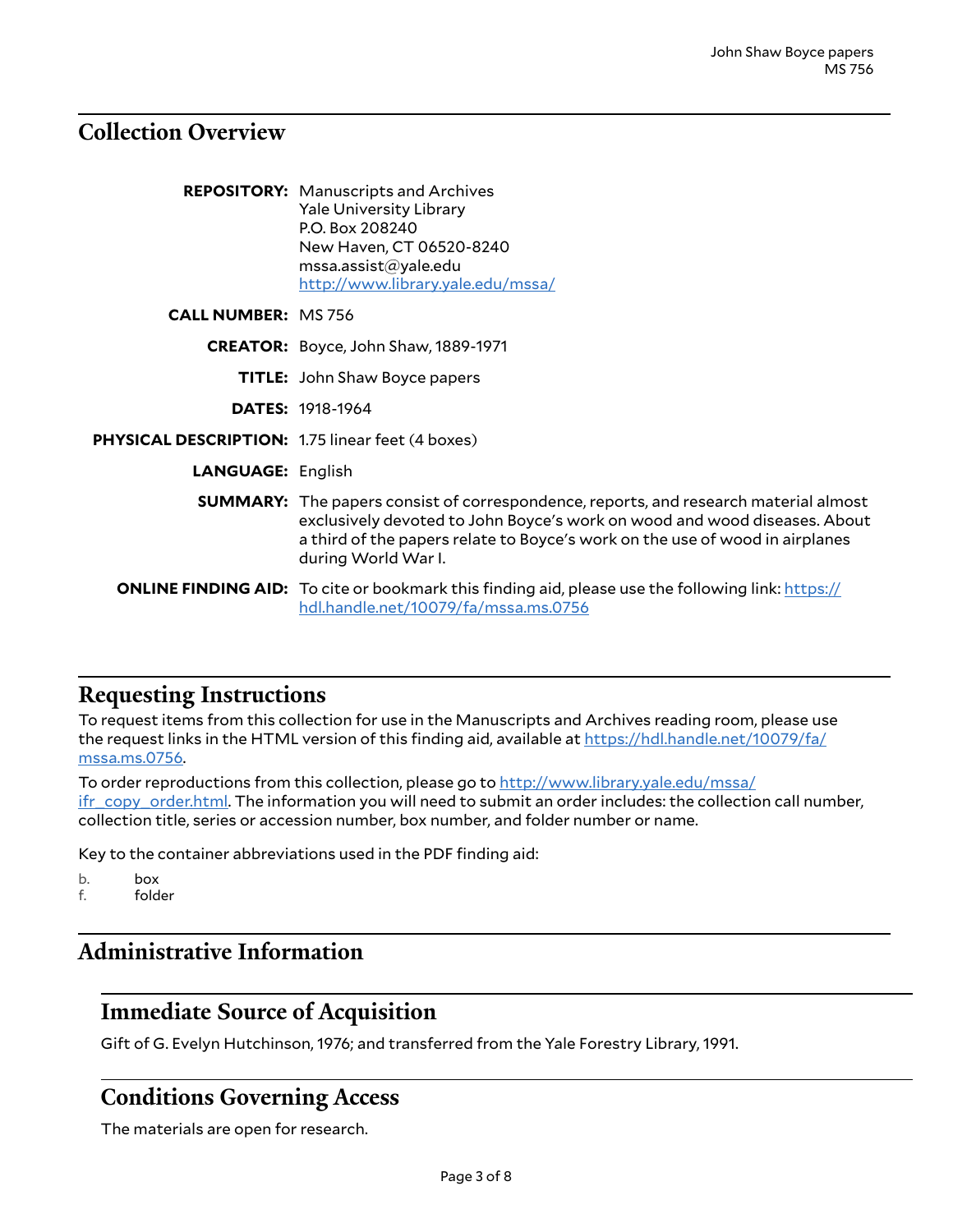# <span id="page-3-0"></span>**Conditions Governing Use**

Copyright status for collection materials is unknown. Transmission or reproduction of materials protected by U.S. Copyright Law (Title 17, U.S.C.) beyond that allowed by fair use requires the written permission of the copyright owners. Works not in the public domain cannot be commercially exploited without permission of the copyright owners. Responsibility for any use rests exclusively with the user.

### <span id="page-3-1"></span>**Preferred Citation**

John Shaw Boyce Papers. Manuscripts and Archives, Yale University Library.

# <span id="page-3-2"></span>**Biographical / Historical**

John Shaw Boyce, 1889-1971, worked early in his career as forest pathologist in the U.S. Forest Service and the Departmentj of Agriculture. During World War I he was in charge of insepectionhs of the wooden parts of airplanes. From 1929 until his retirement in 1958, he was professor of forest parthology at Yale, and during this time was an active member of the Society of American Foresters and associate editor of the *Journal of Forestry*.

# <span id="page-3-3"></span>**Scope and Contents**

The papers, 1912-1958, consist of correspondence, reports, reserch material, and printed matter on subjects about which Boyce wrote, such as decay in airplane wood, tree diseases, and blights.

They are arranged alphabetically by subject. The following folder listing is based on a preliminary inventory.

The John Shaw Boyce Papers were given to Yale University Library in January 1976 by G. Evelyn Hutchinson.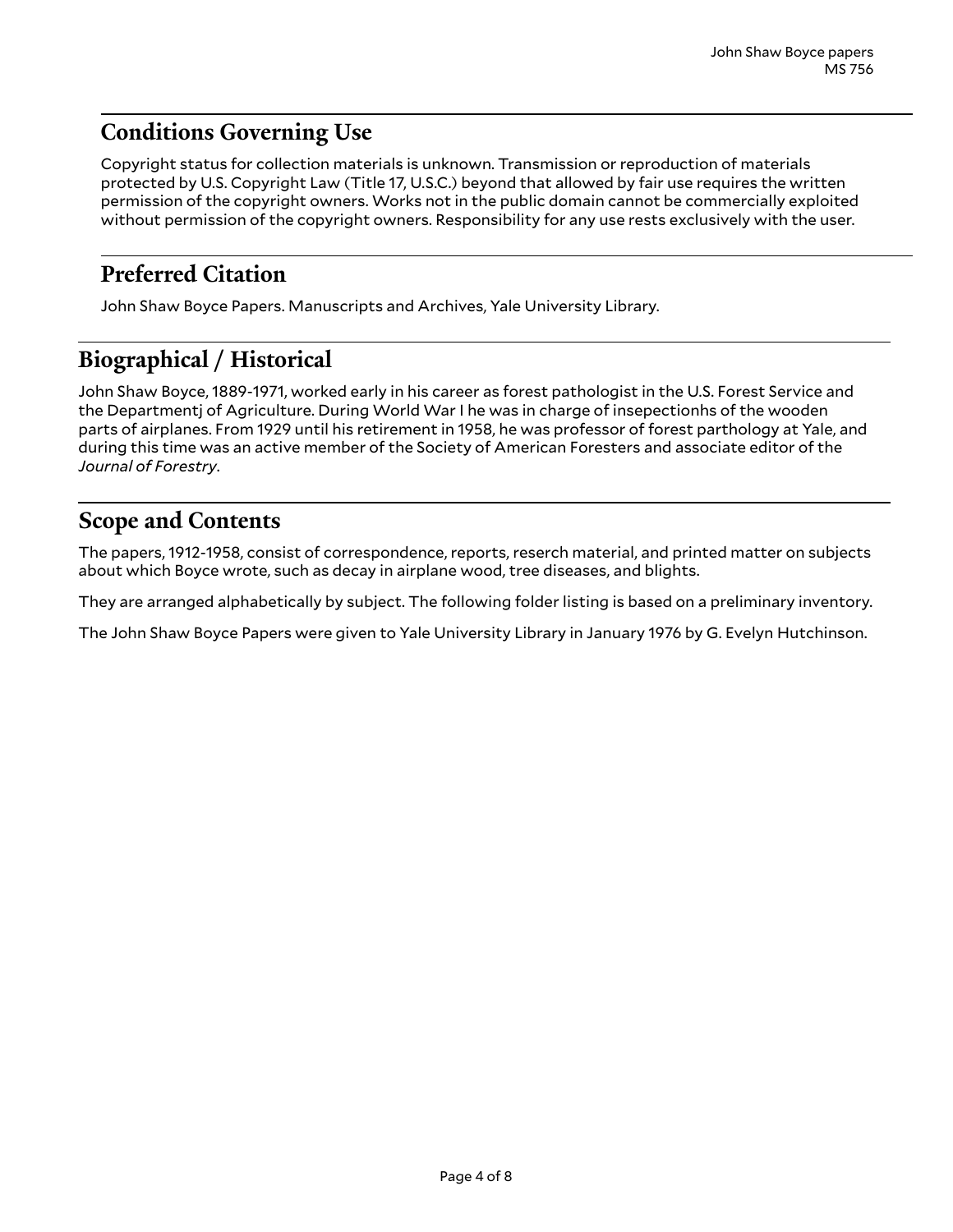# <span id="page-4-1"></span><span id="page-4-0"></span>**Collection Contents Inventory, 1912-1958**

#### Correspondence and reports re: wood in airplances during World War I. Office of the Director of Aircraft Productions, Washington, D.C.

|                | Airplane data                                                                                        |               |
|----------------|------------------------------------------------------------------------------------------------------|---------------|
| b. 1, f. 1     | <b>Buffalo</b>                                                                                       | 1918          |
| b. 1, f. 2     | Chicago                                                                                              | 1918          |
| b. 1, f. 3     | Dayton                                                                                               | 1918          |
| b. 1, f. 3a    | Detroit                                                                                              | 1918          |
| b. 1, f. 4     | Forest pathology                                                                                     | 1918          |
| b. 1, f. 5     | General                                                                                              | 1918          |
| b. 1, f. 6     | New York                                                                                             | 1918          |
| b. 1, f. 6a    | Orders                                                                                               | 1918-1919     |
| b. 1, f. 7     | Wartime I                                                                                            | 1917-1919     |
| b. 1, f. 8     | Wartime II                                                                                           | 1917-1918     |
| b. 1, f. 9     | Wood salvage                                                                                         | 1918          |
|                | American Phytological Society: correspondence and reports                                            |               |
| b. 1, f. 10    | Committee on Quarantine and Regulatory Work                                                          | 1929-1933     |
| b. 1, f. 10    | Committee on Foreign Plant Diseases                                                                  | 1934-1939     |
|                | Correspondence, reports, and papers re:                                                              |               |
| b. 1, f. 11    | <b>Blister Rust Control Committee</b>                                                                | 1932-1935     |
| b. 2, f. 12    | Blister rust in white pine                                                                           | 1934-1935     |
| b. 2, f. 13    | Blister rust control, Ray R. Hirt's investigations                                                   | 1934-1940     |
| b. 2, f. 14    | J.S.Boyce, Army application                                                                          | 1918          |
| b. 2, f. 15    | Forest Disease Control Committee: correspondence and reports                                         | 1932-1943     |
| b. 2, f. 16    | Great Britain trip to study Dutch Elm disease: correspondence and reports                            | 1935-1936     |
| b. 2, f. 17-19 | Correspondence while associate editor of the Journal of Forestry                                     | 1937-1945     |
| b. 3, f. 20-21 | Correspondence, reports, and minutes of meetings of the Northeastern Forest<br><b>Pest Committee</b> | 1939-1958     |
| b. 3, f. 22    | Phytopathology: correspondence while associate editor                                                | 1939-1943     |
| b. 3, f. 23    | Reports on phytopathology, mycology, pathology, etc.                                                 | 1912, undated |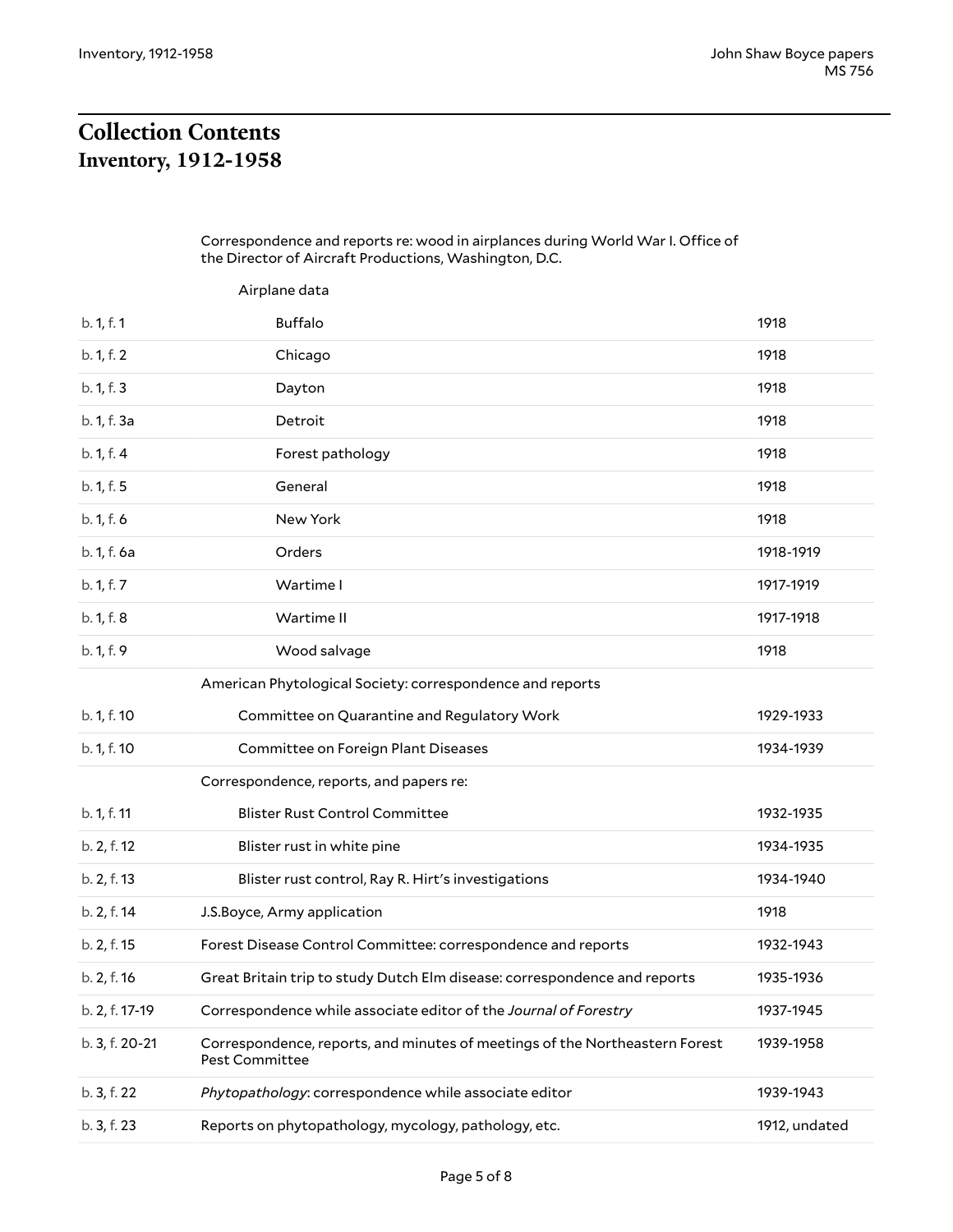| b. 3, f. 24 | Southern pines, little-leaf diseases of: correspondence, reports, and memorandum<br>re study trip to the South | 1940         |
|-------------|----------------------------------------------------------------------------------------------------------------|--------------|
| b. 3, f. 25 | U.S. Department of Agriculture: correspondence and reports re Forest Survey<br>Project                         | 1930-1931    |
| b. 3, f. 26 | Willows: correspondence, memoranda, and architectural drawings                                                 | 1928-1930    |
| b. 3, f. 27 | Miscellaneous correspondence, reports, reprints, papers re research projects and<br>funding                    | 1926-1934    |
| b. 3, f. 28 | Memorabilia                                                                                                    | 1918-[1950s] |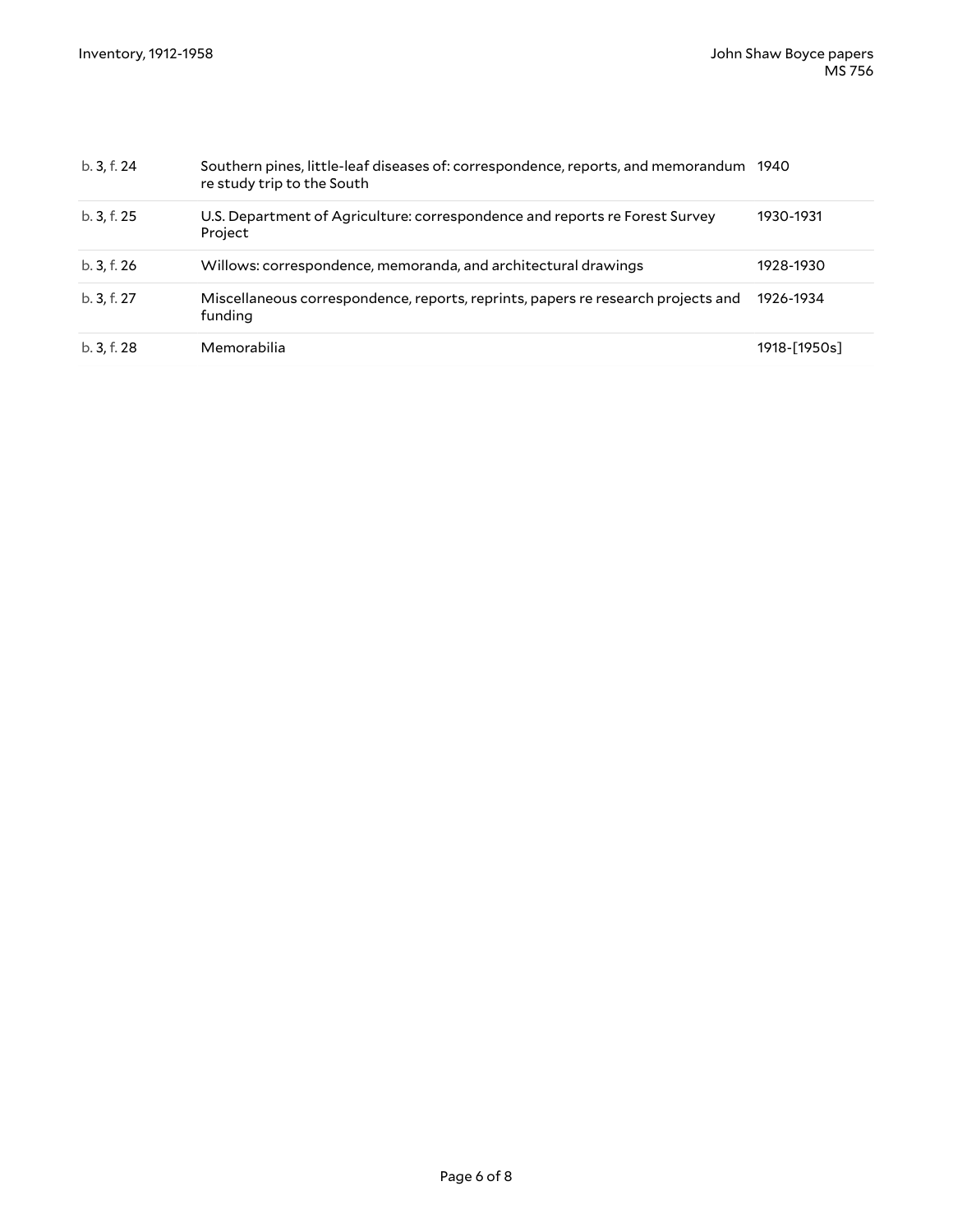#### <span id="page-6-0"></span>**Accession 1994-M-048: Additional material, 1928-1964**

Received from Yale Forestry Library, 1991 January 28.

b. 1 Field notebooks and diaries 1928-1964, and the state of the state of the state 1928-1964,

undated